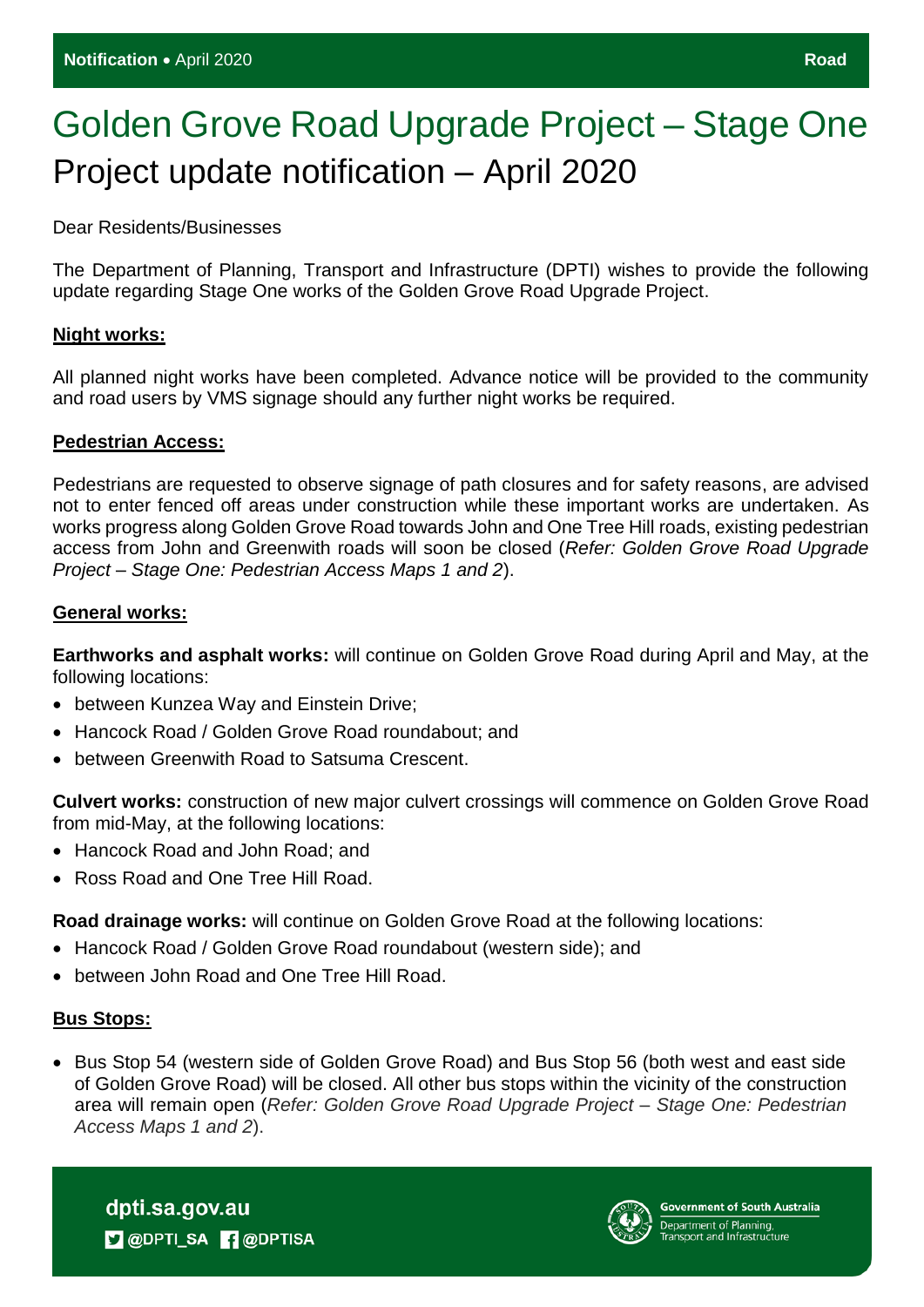For further information regarding changes to bus stops and timetables please visit [www.adelaidemetro.com.au](http://www.adelaidemetro.com.au/).

Sections of Golden Grove Road and Hancock Road, within the project construction site, will remain open to traffic with a 25km/h speed restriction in place while workers are onsite, with lane closures and other speed restrictions subject to onsite conditions.

Road users are asked to use extra caution when workers are on site, follow the direction of traffic management and obverse speed restrictions and traffic signage when travelling through the area.

For real time roadwork information, download the AddInsight app for Apple or Android or visit: [www.traffic.sa.gov.au](http://www.traffic.sa.gov.au/)

There are no planned access restrictions to property or business driveways. However, advance notice will be given if there is a need to temporarily restrict driveway access.

For any queries or information, please call **1300 794 880** or email [dpti.ggrup@sa.gov.au](mailto:dpti.ggrup@sa.gov.au)

For further information, visit the project website at: [www.dpti.sa.gov.au/infrastructure/road\\_projects/golden\\_grove\\_road\\_upgrade.](https://protect-au.mimecast.com/s/766gCnxyyQcA3vBIv9sDk?domain=dpti.sa.gov.au)

DPTI appreciates your co-operation and patience while these important works are undertaken.

Kind regards, Golden Grove Road Upgrade Project Team Department of Planning, Transport and Infrastructure

22 April 2020

dpti.sa.gov.au **D** @DPTI\_SA **R** @DPTISA



Government of South Australia epartment of Planning,<br>Fransport and Infrastructure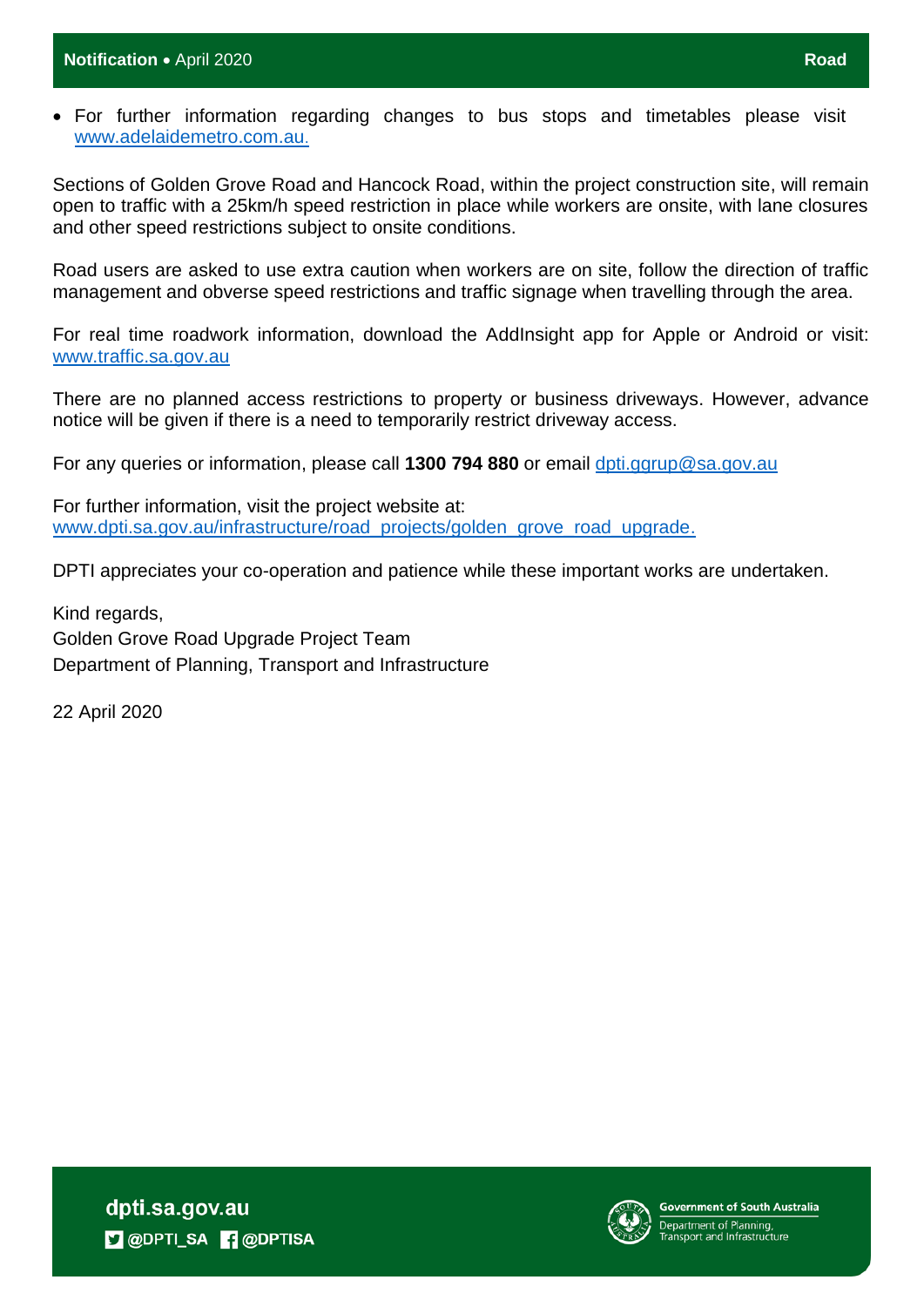## **Golden Grove Road Upgrade – Stage One: Pedestrian Access Map 1 of 2**



dpti.sa.gov.au **D** @DPTI\_SA **R** @DPTISA